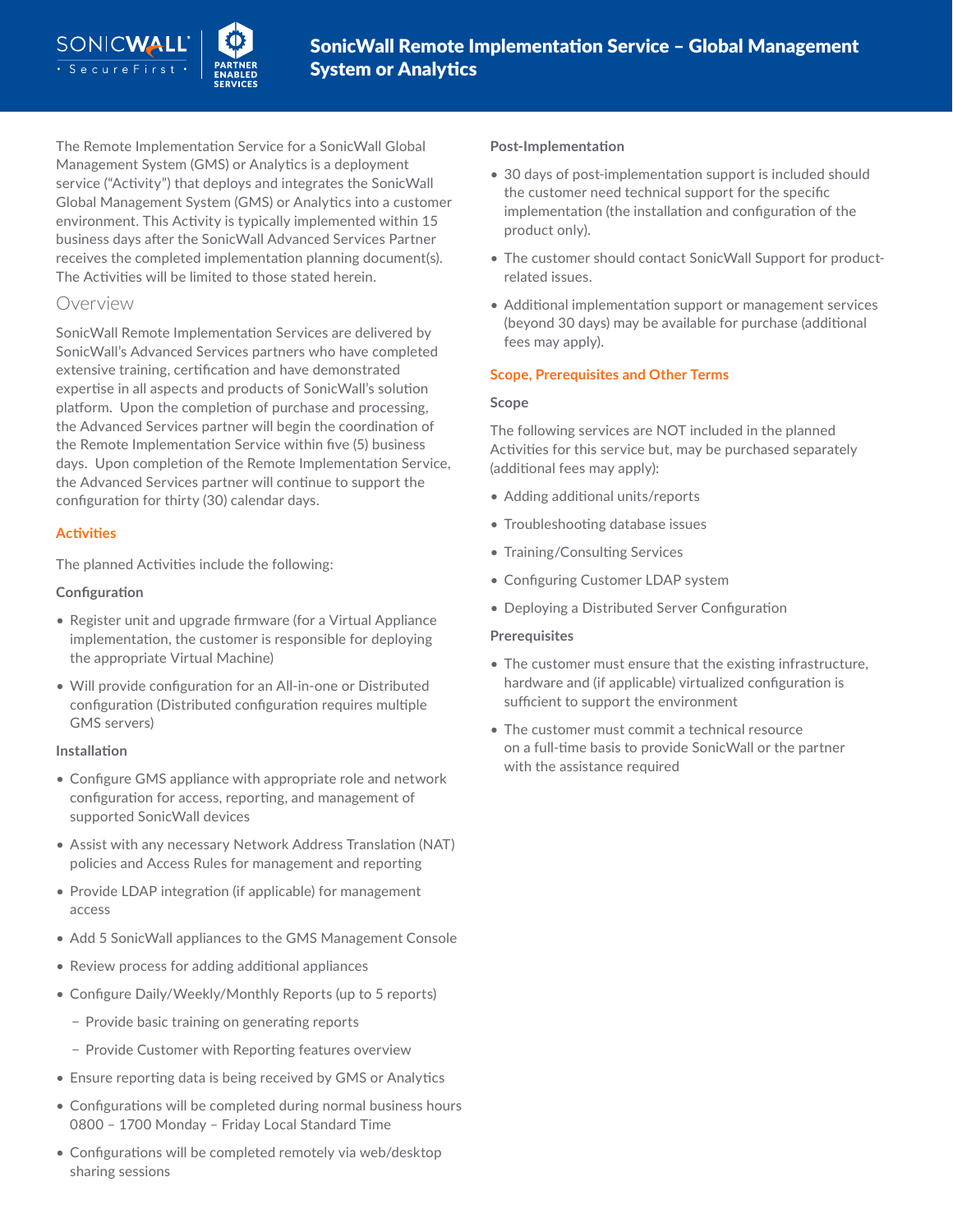# SonicWall Remote Implementation Service – Global Management System or Analytics

#### **Other Terms**

- It is the customer's responsibility to ensure it has the appropriate agreements with the provider of the Activities.
- The provision of the Activities does not include the development of any intellectual property. All right, title and interest arising from the performance of Activities shall vest in SonicWall.
- SonicWall and/or the provider of the Activities may require execution of additional documentation before performance of the Activities begin. This additional documentation may include (without limitation) dates for the work to begin. If the provider of the Activities can accommodate a change in schedule related to the Activities, the provider may require a two (2) week lead time (or more) before Activities can be performed.
- If a customer makes any changes during or after the Activities begin, additional charges and/or schedule changes may apply.
- Only configured features publicly posted by SonicWall in the Datasheets may be configured.
- Not all Activities may need to be configured.
- All Activities will be performed remotely utilizing the phone and web conferencing.
- The information provided herein is a general description of Activities. Any services delivered that are not explicitly outlined herein are not a part of this offer.
- The duration for the provision of Activities may vary based on many factors including, but not limited to, the complexity of the customer's environment.
- SonicWall is not responsible for ensuring Customer's compliance with data privacy, security and PCI requirements.
- Customer agrees that additional fees may be due and payable if Customer makes any such changes or otherwise fails to meet the prerequisites set forth herein.
- Only authorized SonicWall providers may provide the Activities described by this offer.

#### **Purchase Information**

| SKU ID        | <b>DESCRIPTION</b>              |
|---------------|---------------------------------|
| $01-SSC-8534$ | SonicWall Remote Implementation |
|               | Global Management System (GMS)  |